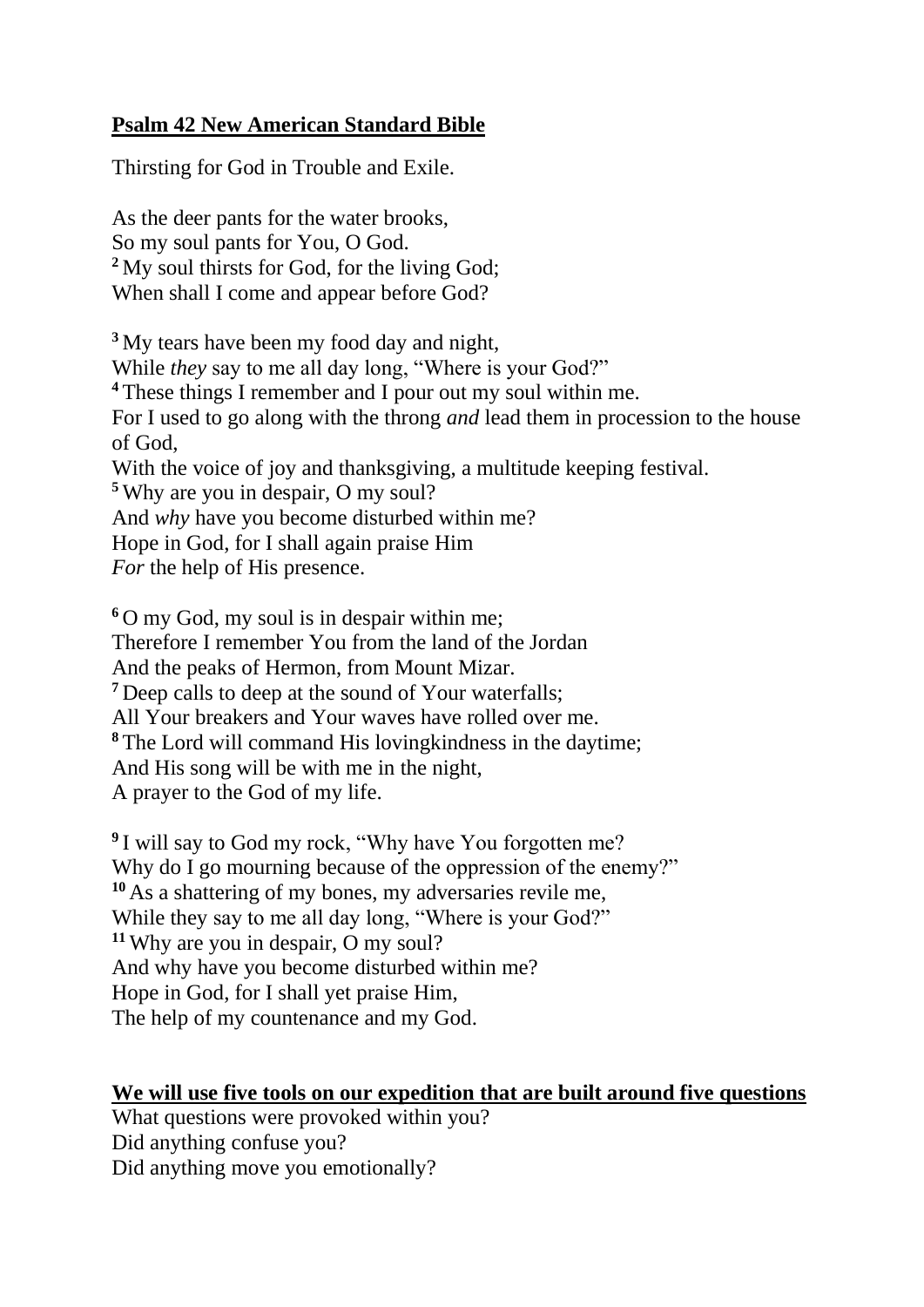Did God instruct you to do something? Did you gain any insight into God's character?

- 1. The water brook is the place of refreshment do you know where to go and find refreshment?
- 2. When you are thirsty your tongue swells in your mouth?
- 3. For your soul to be thirsty is for your mind to need peace, for your emotions to be in need of comfort and your will to be in need of guidance.
- 4. Do you that is the soul part of you thirst for God every day in the same way as David thirst for God when he woke up?
- 5. You can never have too much of God.
- 6. When God is on board life works, but when God is not on board you are heading for a crash!
- 7. Notice that David declares 'God is a living God'. Is the God that you know a living active God?
- 8. David asks himself a question 'when should I appear before God?' I would say, at the start of every day, before the clutter of life overtakes you and you become distracted.
- 9. What is it for food to be your tears?
- 10. Why would people say 'where is your God' it is often said when the battle has been lost?
- 11. To contemplate is to remember remembering becomes a magnet to our thoughts and our feelings.
- 12. Do you look back at your life and wonder where the good times have gone? If so you are in danger of becoming melancholy.
- 13. Joy and thanks, praise and declaration, is where the victory over our enemies is won, even in the dark times.
- 14. Why does the soul become despairing and why does it get disturbed inside of us? When we take our eyes off the Lord and fix them on the enemies attack.
- 15. Hope in God is to position yourself in the land of expectancy.
- 16. When we are in despair Gods presence lifts us, to be without God's presence is to be left wondering 'why?'.
- 17. Remember who God is and what God has done and lift your countenance, joy and peace will then return.
- 18. For 'deep to call to deep' means for our spirit to talk to our soul and bring counsel from the Holy Spirit.
- 19. When we encounter Gods amazing love it is like being in a waterfall of refreshment on a sunny day.
- 20. The song of the Lord in the night, is to sleep with peace and joy.
- 21. David tells us how he will pray to God when things go wrong.